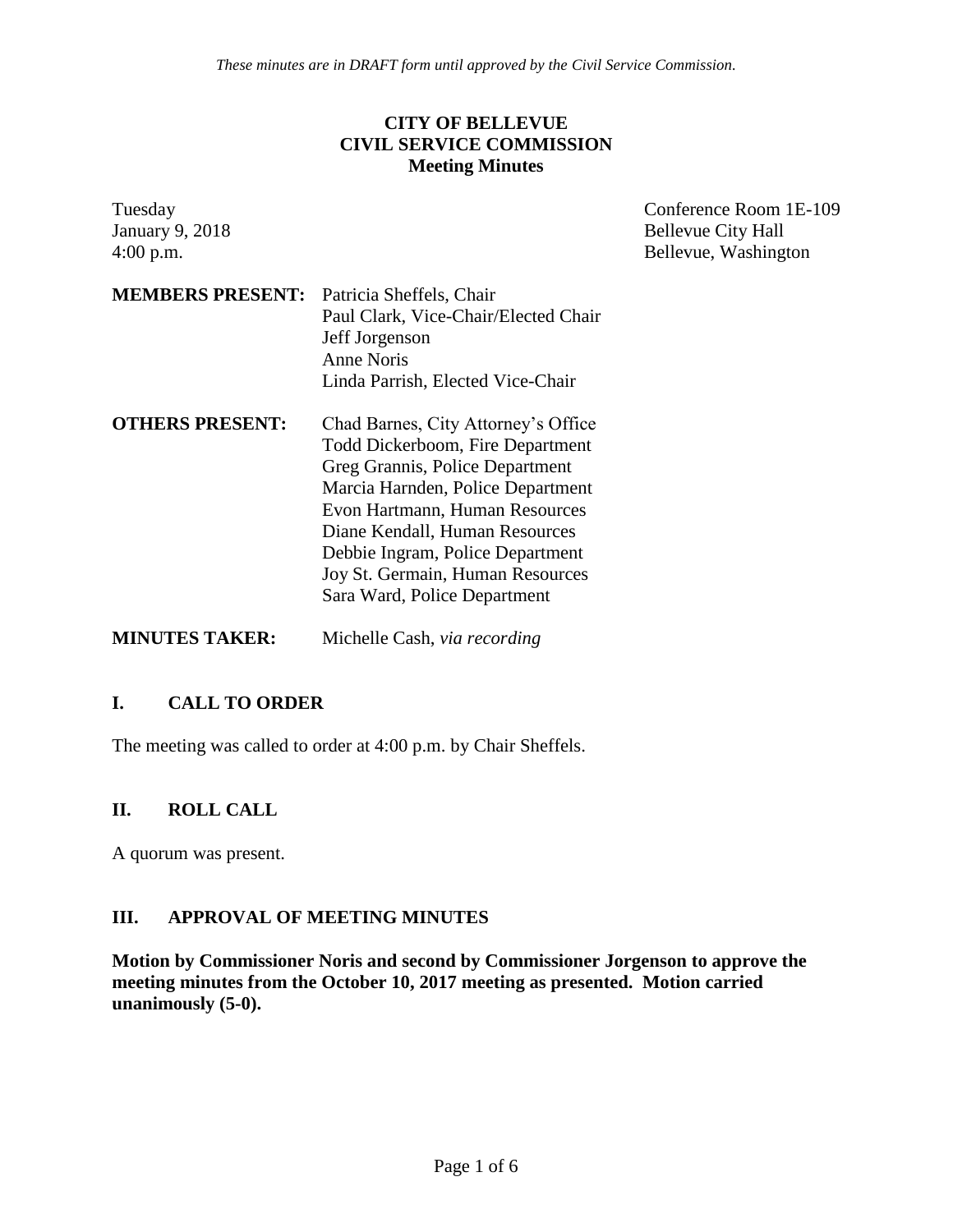## **IV. NEW BUSINESS**

### A. Commission Election of Chair and Vice-Chair

Chair Sheffels opened nominations for the Bellevue Civil Services Commission Chair position.

## **Motion by Vice-Chair Clark to nominate himself for the Bellevue Civil Services Commission Chair position.**

Chair Sheffels requested other nominations for the Bellevue Civil Services Commission Chair position. There were none. Therefore, nominations were closed.

## **At the question, motion carried unanimously (5-0) to appoint Vice-Chair Clark as the Bellevue Civil Services Commission Chair.**

Chair Sheffels opened nominations for the Bellevue Civil Services Commission Vice-Chair position.

### **Motion by Commissioner Parrish to nominate herself for the Bellevue Civil Services Commission Vice-Chair position.**

Chair Sheffels requested other nominations for the Bellevue Civil Services Commission Vice-Chair position. There were none. Therefore, nominations were closed.

### **At the question, motion carried unanimously (5-0) to appoint Commissioner Parrish as the Bellevue Civil Services Commission Vice-Chair.**

### B. Request to Extend Certified Eligibility List for Fire Battalion Chief

On behalf of the Fire Department, Mr. Dickerboom made an official request to extend the Certified Eligibility List for Battalion Chief for one year until May 12, 2018.

**Motion by Chair Sheffels and second by Commissioner Jorgenson to approve the request to extend the certified eligibility list for Fire Captain for one year. Motion carried unanimously (5-0).**

### C. Request to Conduct Fire Lieutenant Promotional Exam 2018

On behalf of the Fire Department, Mr. Dickerboom made an official request to conduct a promotional exam for the rank of Fire Lieutenant in May and June, 2018. The current eligibility list was extended once and expires July 8, 2018. Vacancies in this position are anticipated.

**Motion by Commissioner Parrish and second by Commissioner Jorgenson to approve the request to conduct a Fire Lieutenant Promotional Exam in 2018. Motion carried unanimously (5-0).**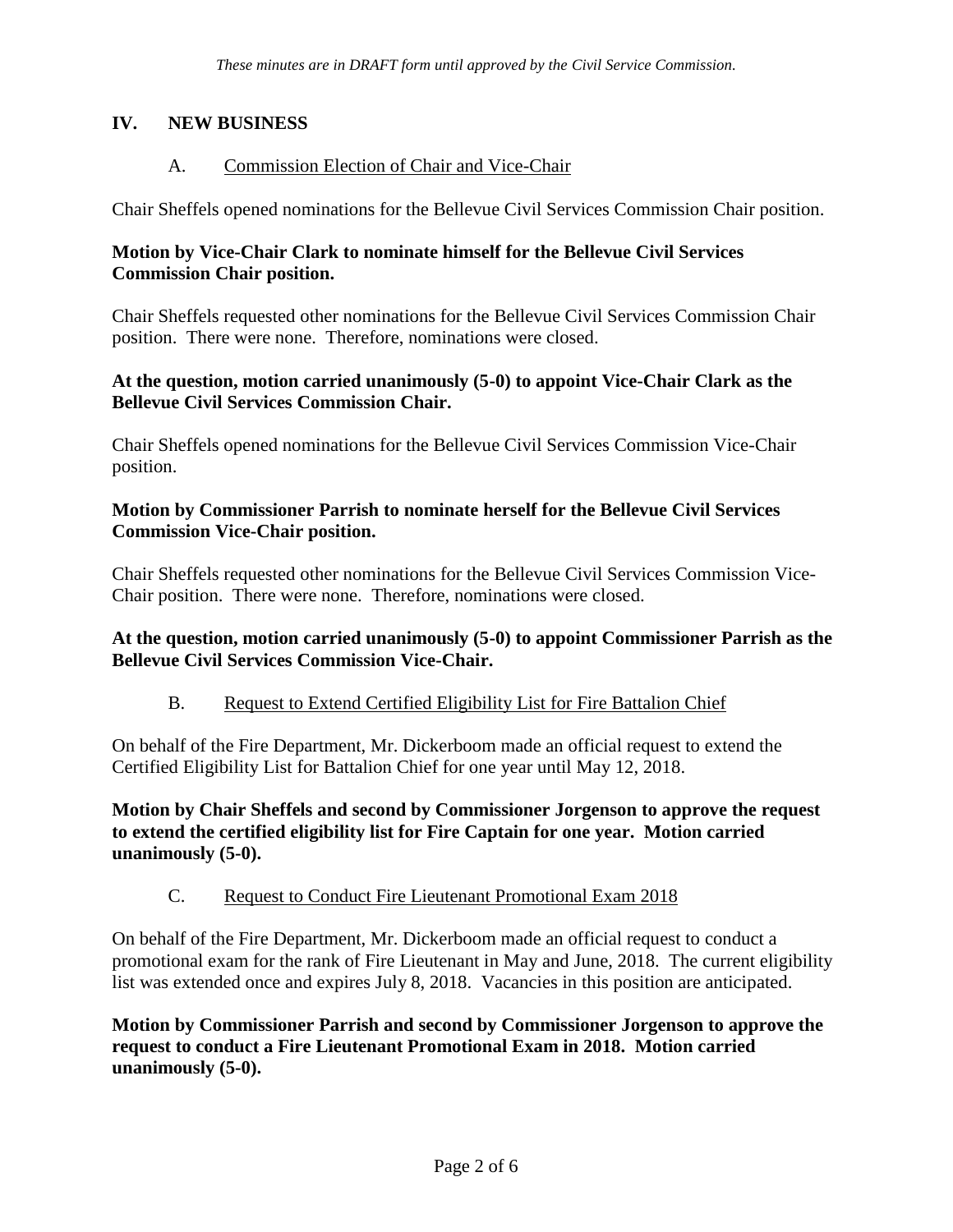### D. Request to Conduct Police Captain Promotional Exam 2018

On behalf of the Police Department, Ms. Ingram made an official request to conduct a promotional exam for the rank of Police Captain in 2018. The current eligibility list expires on October 27, 2018.

**Motion by Commissioner Parrish and second by Commissioner Jorgenson to approve the request to conduct a Police Captain Promotional Exam in 2018. Motion carried unanimously (5-0).**

# E. Request to Conduct Sergeant Promotional Exam 2018

On behalf of the Police Department, Ms. Ingram made an official request to conduct a promotional exam for the rank of Police Sergeant in 2018. The current eligibility list expires on August 7, 2018.

**Motion by Commissioner Jorgenson and second by Chair Sheffels to approve the request to conduct a Police Sergeant Promotional Exam in 2018. Motion carried unanimously (5- 0).**

# F. Request to Conduct Police Corporal Promotional Exam 2018

On behalf of the Police Department, Ms. Ingram made an official request to conduct a promotional exam for the rank of Police Corporal in 2018. The current eligibility list expires on September 29, 2018.

**Motion by Commissioner Jorgenson and second by Chair Sheffels to approve the request to conduct a Police Corporal Promotional Exam in 2018. Motion carried unanimously (5- 0).**

G. Changes to Police Entry Level Recruitment

On behalf of the Police Department, Ms. Ingram made an official request to approve modification to the steps and devices used in the screening, ranking, and selection of entry level police officers. Ms. Ingram noted that this modification includes reorganizing the steps to streamline the process, removing the oral board interview, and moving the polygraph examination prior to the conditional job offer. Ms. Ingram further explained that all remaining devices will remain in effect for selection and screening. This modification will not affect the selection process for lateral entry level police officers. The recommended changes will allow Bellevue to be more competitive in the hiring process for police officers.

There was a general discussion regarding specific requirements within the police officer testing process.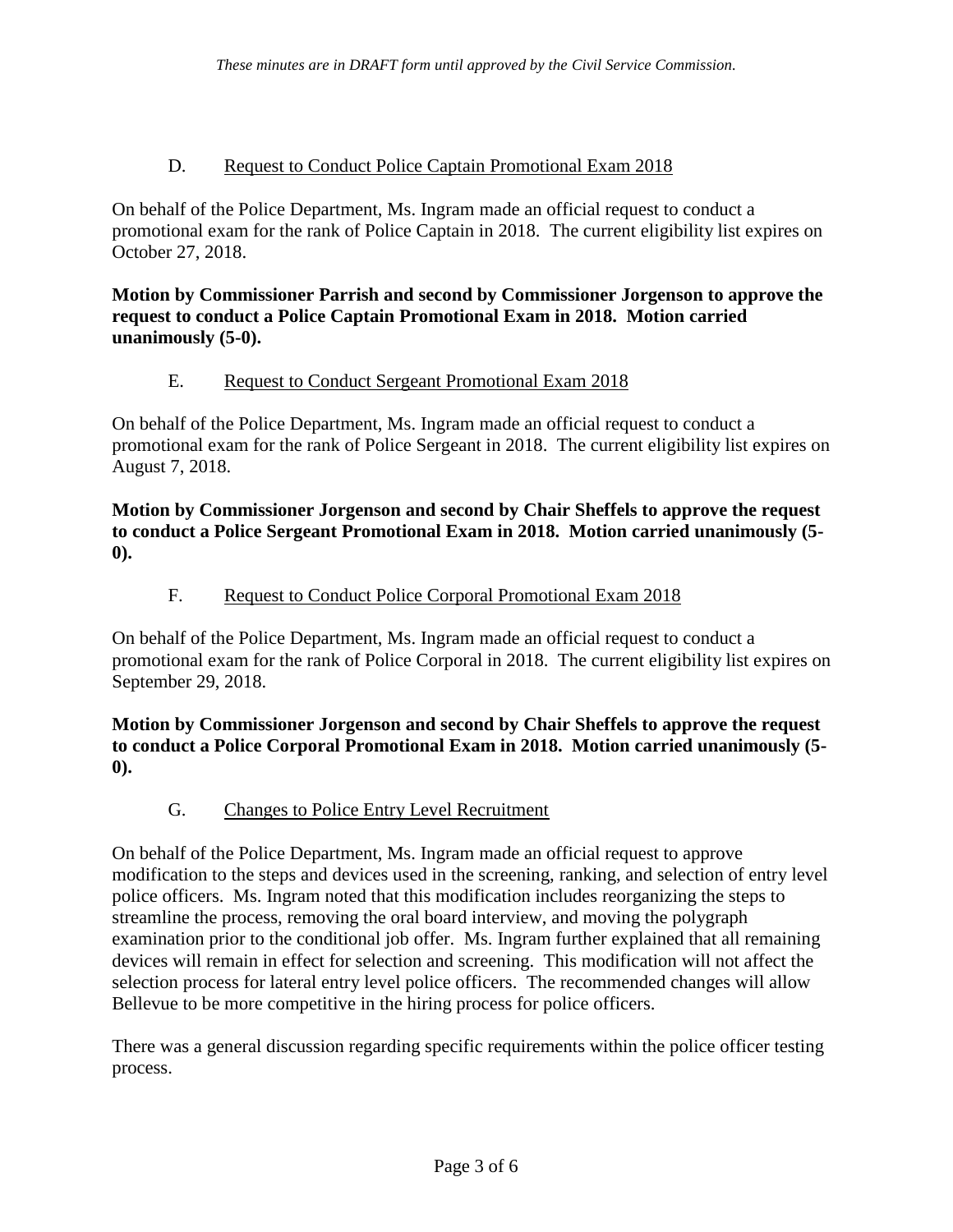The Police Department will report back to the Commissioners on the success of the new testing recruitment process.

**Motion by Commissioner Noris and second by Commissioner Jorgensen to approve the modification to the steps and devices used in the screening, ranking, and selection of entry level police officers. Motion carried unanimously (5-0).**

H. Changes to Police Civil Service Rule 6.04.01

Ms. Ingram explained that there was recently a Corporal test where all of the test takers passed the exam. However, the Police Department had to wait three days before the test takers could receive the results. On behalf of the Police Department, Ms. Ingram made an official request to approve Resolution No. 2018-1 of the Bellevue Civil Service Commission amending Rule 6.04.01 of the 2009 Civil Service Rules and Regulations for the City of Bellevue. Rule 6.04.01 should read:

> *Time Limit and Form: An applicant who believes that there is an error in the format or content of a step in the selection process, or who believes there has been an error in the way a step in the selection process has been administered, may file an appeal with the Secretary-Chief Examiner within three (3) business days of the administration of that step of the selection process.*

> *All appeals must be in writing, and must include a description of the specific item the applicant believes was in error, the reasons why the applicant believes that the item is in error, and the correction the applicant believes should be made. Any clerical error may be corrected by the Secretary Chief Examiner in response to an appeal or upon discovery at any time during the life of the list, but no such correction will affect an appointment made from a certification made prior to the correction. For purpose of this section, a clerical error is an error which is mechanical in nature, such as errors in transcriptions, copying, writing, or computation.*

> *For internal promotional testing only, an applicant who feels that a step in the promotional testing process was free from error in the format or content and also free of error in the manner in which the step was administered may sign a waiver to waive the three-business day appeal process. All applicants for the promotion must sign the waiver for the test results to be disclosed earlier than the threebusiness day waiting period.*

**Motion by Commissioner Jorgenson and second by Commissioner Noris to approve Resolution No. 2018-1 of the Bellevue Civil Service Commission amending Rule 6.04.01 of the 2009 Civil Service Rules and Regulations for the City of Bellevue. Motion carried unanimously (5-0).**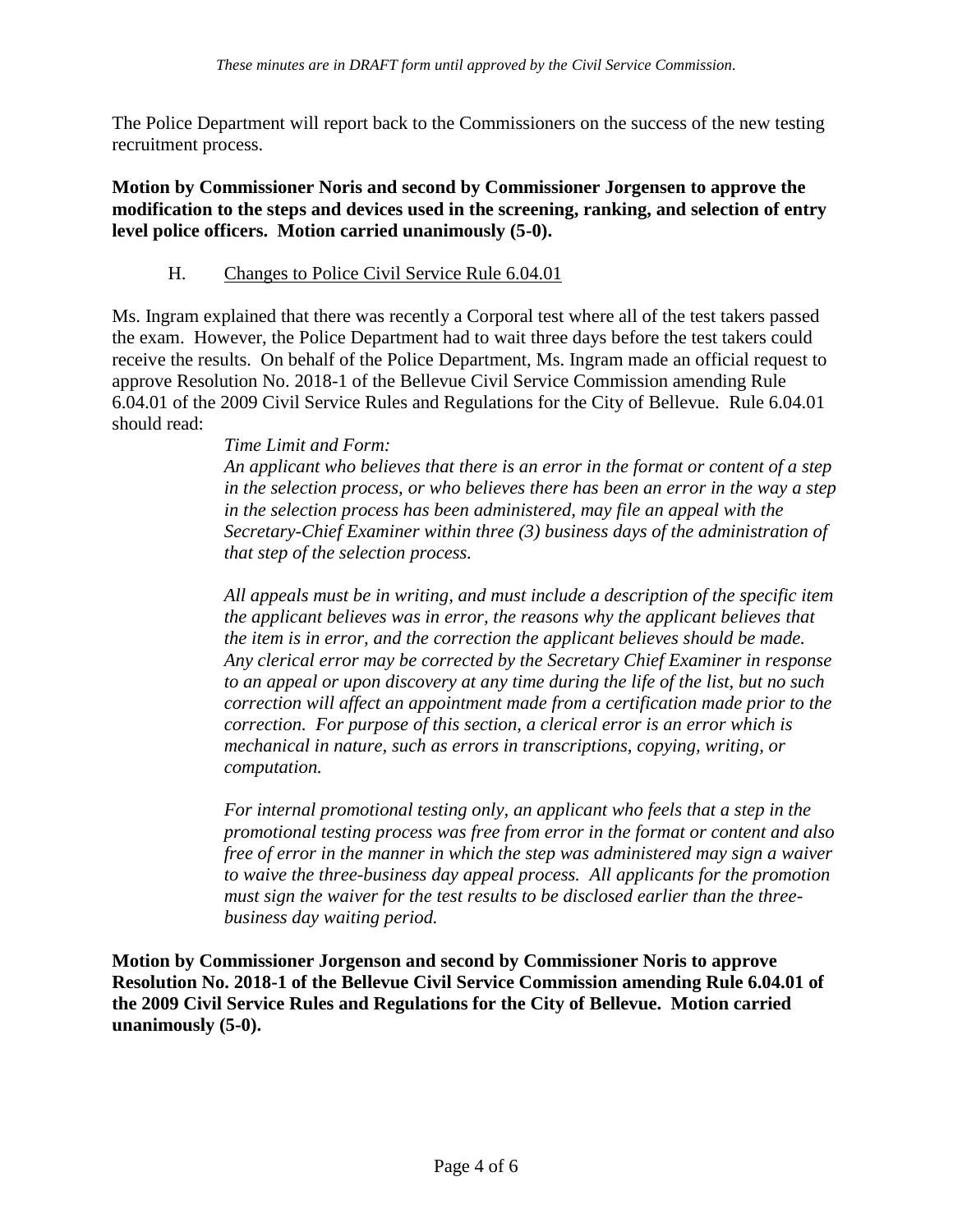#### I. Fire Presentation – Overview of Department

Mr. Dickerboom provided an overview of the Fire Department. Some of the information discussed included:

- Financial summary
- Personnel summary
- Service area
- Paramedic services
- Current staffing
- Rank—What it all means
- Things you may already know about Bellevue Fire
- Things you may not know
- How do we know we are providing the right services
- Performance management
- Current hot topics
- The future

Mr. Dickerboom responded to many questions from Commissioners about the Fire Department.

# **V. ANNOUNCEMENT OF NEXT MEETING**

Elected Chair Clark announced that the next regularly scheduled Civil Service Commission meeting will be held on Tuesday, April 10, 2018.

# **VI. INFORMATIONAL ITEMS**

### **FIRE—Status Change**

- 1. Assigned to Probationary Firefighter Engineer Admin—Scott Lambert
- 2. Assigned to Firefighter/Paramedic Admin—Brian Snyder
- 3. Moved from Lieutenant to Firefighter/Paramedic Voluntary—Fred Spencer
- 4. Promotion to Lieutenant—Camari Olson
- 5. Retirement—Cynthia Shaw
- 6. Retirement—Bruce Loney
- 7. Retirement—Michael Luquette
- 8. Completion of Probationary Battalion Chief—Keith Allen
- 9. Completion of Probationary Lieutenant—Luke Steere

### **POLICE—Executive Orders**

- 10. Promotion—Captain John McCracken to Major
- 11. Promotion—Sergeant Joe Nault to Captain
- 12. Promotion—Corporal John Burgos to Sergeant
- 13. Promotion—Officer Eric Lee to Corporal
- 14. Promotion—Officer Alex Slusser to Corporal